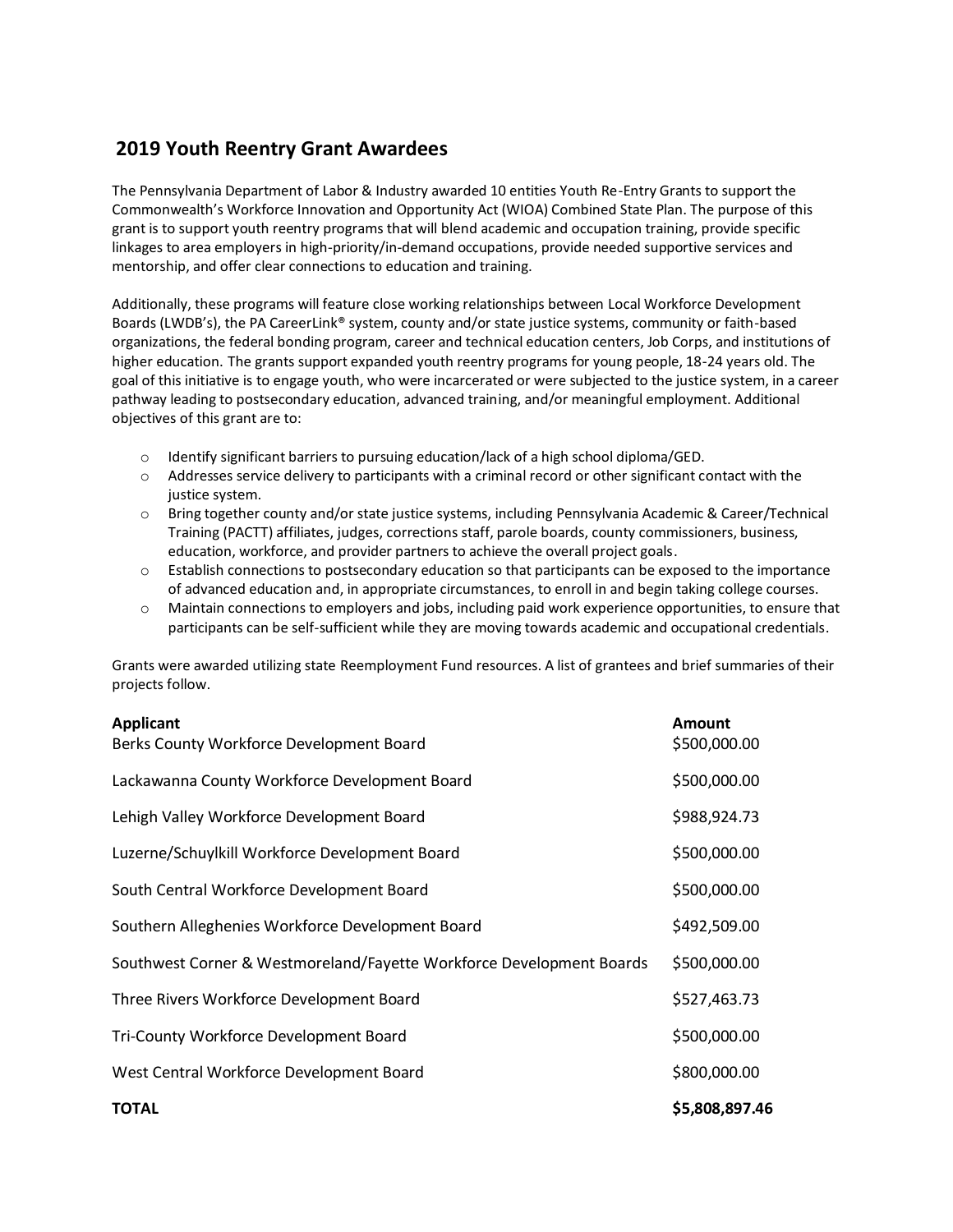## **Grantee:** Berks County Workforce Development Board **Grant Title:** Berks Connections: R3 Prep for Young Adults **Amount Awarded:** \$500,000.00 **Location:** Berks County

**Project Summary:** The Berks County Workforce Development Board (Berks WDB), will integrate and draw upon the success of two well-established and proven programs, PA Career-Link® Berks County's Young Adult Program (ResCare) and Berks Connections/Pretrial Ser-vices' Rebuilding Reentrants and Reading (R3). "R3 Prep" is designed to implement an adap-tive life skill and academically-focused preparatory pathway enabling 18 to 24-year-old "Justice-Affected Individuals" to co-enroll in and successfully complete a dual-track learning experience that can lead to both educational advancement and long-term professional development in ap-prenticeable, family-sustaining careers. R3 Prep will provide educational, social, and cognitive supports to reentrant and justice-affected young adults to prepare them for success in Rebuilding Reentrants and Reading (R3), a premiere registered preapprenticeship program whose out-comes regarding employment success and recidivism reduction have been well documented.

**Grantee:** Lackawanna County Workforce Development Board

```
Grant Title: Lifeline to Success
```
**Amount Awarded:** \$500,000.00

**Location:** Lackawanna County

**Project Summary:** The Lackawanna County Workforce Development Board, in collaboration with Pathstone Incorporated, proposes an aggressive plan of action to expand/enhance the availability of educational, employment, and training services for 75, 18 to 24-aged young adults in Lackawanna County. The goal of this initiative is to comprehensively support youth who were incarcerated or subjected to the juvenile justice system through the provision of intensive, one-on-one case management services; adult mentoring; GED preparation and testing; occupational skills training; work experience; On-The-Job Training (OJT) opportunities; and additional supportive services such as child care assistance, housing assistance, work-related clothing, attainment of a driver's license, other transportation reimbursements, and linkages/referrals to other community services, as appropriate. This, in turn, expands the goal to placement in employment in areas where the affected youth will succeed, thrive, and avoid prior pitfalls.

## **Grantee:** Lehigh Valley Workforce Development Board **Grant Title:** Lehigh Valley Youth Reentry Demonstration Project **Amount Awarded:** \$988,924.73

## **Location:** Lehigh and Northampton Counties

**Project Summary:** The Workforce Board Lehigh Valley (WBLV) will integrate the PA CareerLink® Lehigh Valley workforce system into Justice Systems of Northampton and Lehigh Counties that provide referrals of youth who were incarcerated or subject to the justice system to re-engage youth into education, training and employment with personalized services of skills and interest assessments, career pathways, supportive services, and case management. Our post-secondary education partners, Northampton Community College and Lehigh Carbon Community College, will coordinate the education and training needs of participants, and the PACTT Alliance will provide expertise in Employability and Soft Skills.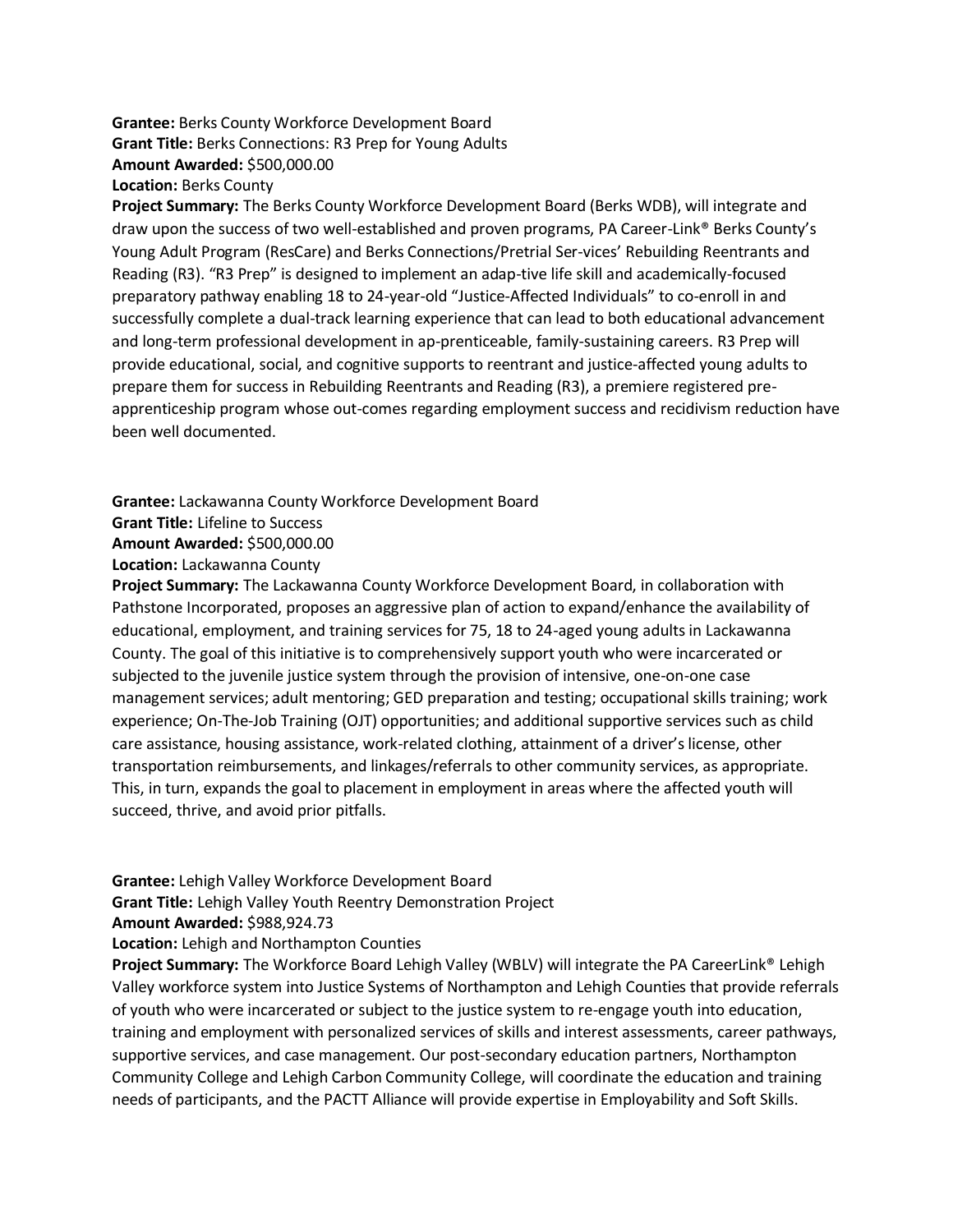WBLV will design, develop and conduct a comprehensive targeted outreach campaign, resulting in referral and enrollment of Youth Reentry program participants. The coordination process established through the LEAP program will be enhanced through the purposes of the Youth Reentry Demonstration Grant, which will reengage youth ages 18-24 into education, training, and employment.

**Grantee:** Luzerne/Schuylkill Workforce Development Board **Grant Title:** Project REAL (Reconnect, Engage, Advocate and Lead) **Amount Awarded:** \$500,000.00 **Location:** Luzerne and Schuylkill Counties **Project Summary:** The LSWIB will leverage existing WIOA Career Navigators and Business Services Representatives and hire a FTE Life Coach/Family Advocate, .5 FTE Intake/Outreach Coordinator, and .5 FTE Career Navigator to provide the specialized services to a minimum of 50 reentry young adults referred from the courts and other justice-involved organizations. We will provide them with individualized services designed to alleviate their barriers to employment and one-on-one mentoring. Job-ready young adults will then be placed in a carefully chosen work experience that will lead to unsubsidized employment and self-sufficiency.

**Grantee:** South Central Workforce Development Board

**Grant Title:** South Central Youth Reentry Initiative

**Amount Awarded:** \$500,000.00

**Location:** Adams, Cumberland, Dauphin, Franklin, Juniata, Lebanon, Perry and York Counties **Project Summary:** Implement a Youth Reentry program that utilizes embedded staff, mentorship, technology and post release engagement to serve incarcerated youth between the ages of 18-24. The objective is to serve 24 youth, 8 at each of three facilities.

**Grantee:** Southern Alleghenies Workforce Development Board

**Grant Title:** reSTARt Youth

**Amount Awarded:** \$492,509.00

**Location:** Bedford, Blair and Cambria Counties

**Project Summary:** reSTARt Youth will provide a platform for essential collaboration between workforce development services, the juvenile justice system, and service providers necessary for strategic removal of barriers faced by youth reentrants and the vital continuum of care for successful, sustainable, gainful employment.

**Grantee:** Southwest Corner and Westmoreland/Fayette Workforce Development Boards **Grant Title:** The Youth Reentry Cooperative Network **Amount Awarded:** \$500,000.00 **Location:** Beaver, Fayette, Greene, Washington and Westmoreland Counties

**Project Summary:** The Youth Reentry Cooperative Network (YRCN) is a collaborative project between the Southwest Corner Workforce Development Board and the Westmoreland-Fayette Workforce Development Board. The program will serve youth ages 18-24 from Beaver, Fayette, Greene,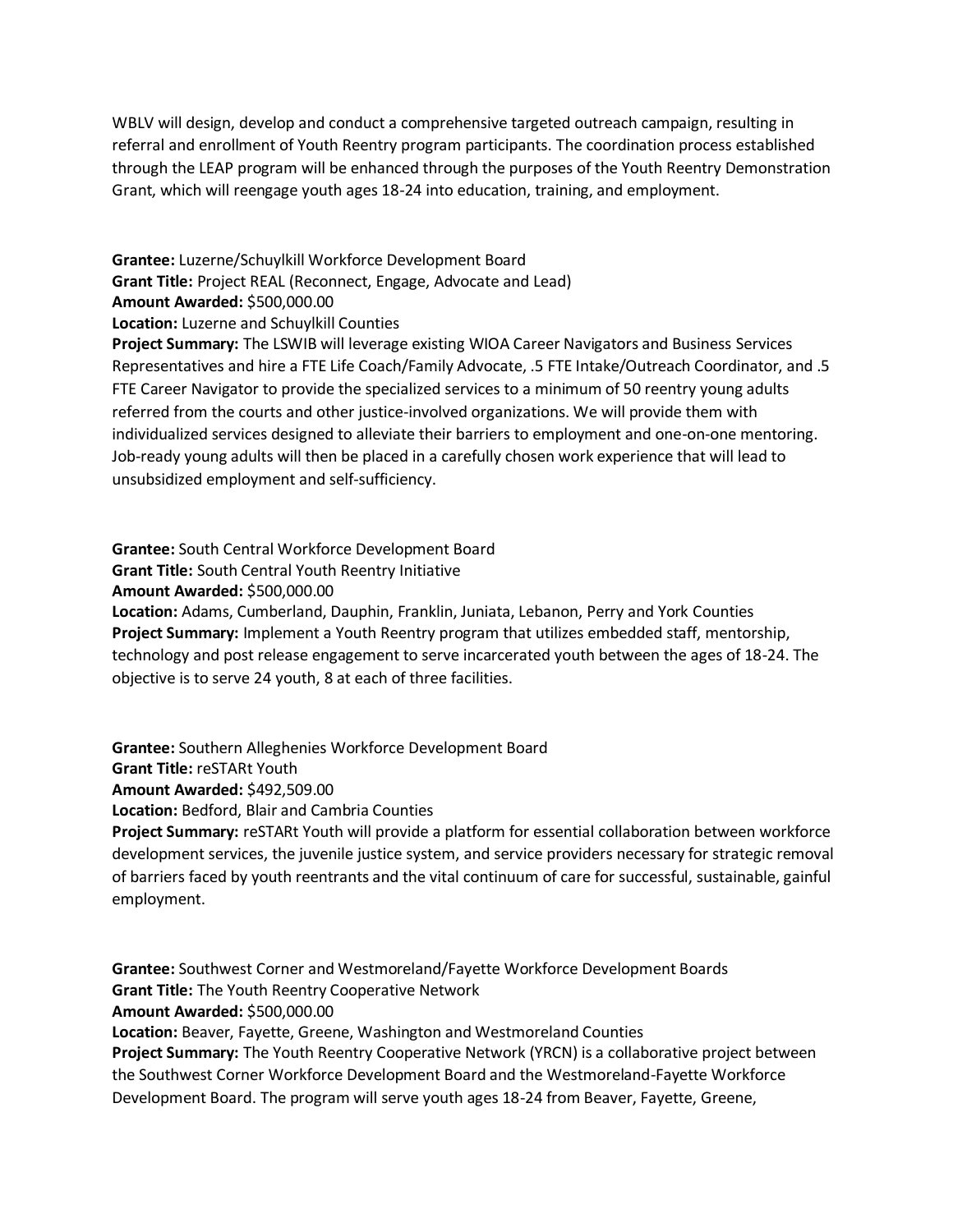Washington, and Westmoreland Counties who were incarcerated or were subjected to the justice system. Through program efforts, participants will engage with career pathways that will include postsecondary education, soft-skills training, advanced training, and/or meaningful employment. If the returning youth does not have a high school diploma, youth will be worked back into the school system, or connected to a local GED/remediation program which is offered within all PA CareerLink® centers.

**Grantee:** Three Rivers Workforce Development Board

**Grant Title:** Partner4Work Youth Reentry Demonstration Project

**Amount Awarded:** \$527,463.73

**Location:** Allegheny County and the City of Pittsburgh

**Project Summary:** A partnership between Partner4Work, Allegheny County DHS, Auberle, Allegheny County Jail Collaborative and local programs targeted at foster care young adults will work to provide young adults with justice system involvement opportunities for targeted workforce training programs that are tied directly to employers. Participants will be recruited based upon their interest in several indemand industries in Allegheny County and the City of Pittsburgh, with employers assisting in developing a screening process to ensure participants are entering fields in which they have long-term interest and meet some initial criteria. This program will build upon existing programming, especially that of the Auberle Employment Institute, and create targeted career pathway opportunities for participants, while providing them necessary support to complete any trainings or on-the-job work experiences. Partner4Work has recruited several employers (and will add more during a planning phase) to help guide training program development.

**Grantee:** Tri-County Workforce Development Board

**Grant Title:** Youth Reentry Demonstration Project

**Amount Awarded:** \$500,000.00

**Location:** Armstrong, Butler and Indiana Counties

**Project Summary:** The Tri-County Workforce Investment Board, Inc. (TCWIB) serving Armstrong, Butler, and Indiana Counties is proposing a project for a youth reentry program piloted in Butler County for young adults, ages 18-24 who were incarcerated or were subjected to the justice system (30 per year). The goal is to engage youth in a career pathway leading to postsecondary education, advanced training, and/or meaningful employment. The program will prepare young adults with secondary dropout reengagement and align individuals' skill sets and training gaps to pursue the relevant education and employment. It is hoped that youth will explore and begin a career pathway that will increase opportunities through life and decrease recidivism.

**Grantee:** West Central Workforce Development Board

**Grant Title:** Community Connections

**Amount Awarded:** \$800,000.00

**Location:** Clarion, Crawford, Erie, Forest, Lawrence, Mercer, Venango and Warren Counties **Project Summary:** The project partners will: conduct participant risk assessments for probability of success in the program; needs assessments to determine - skill sets and training gaps, need for supportive services, services and activities to be scheduled, training options, case management and